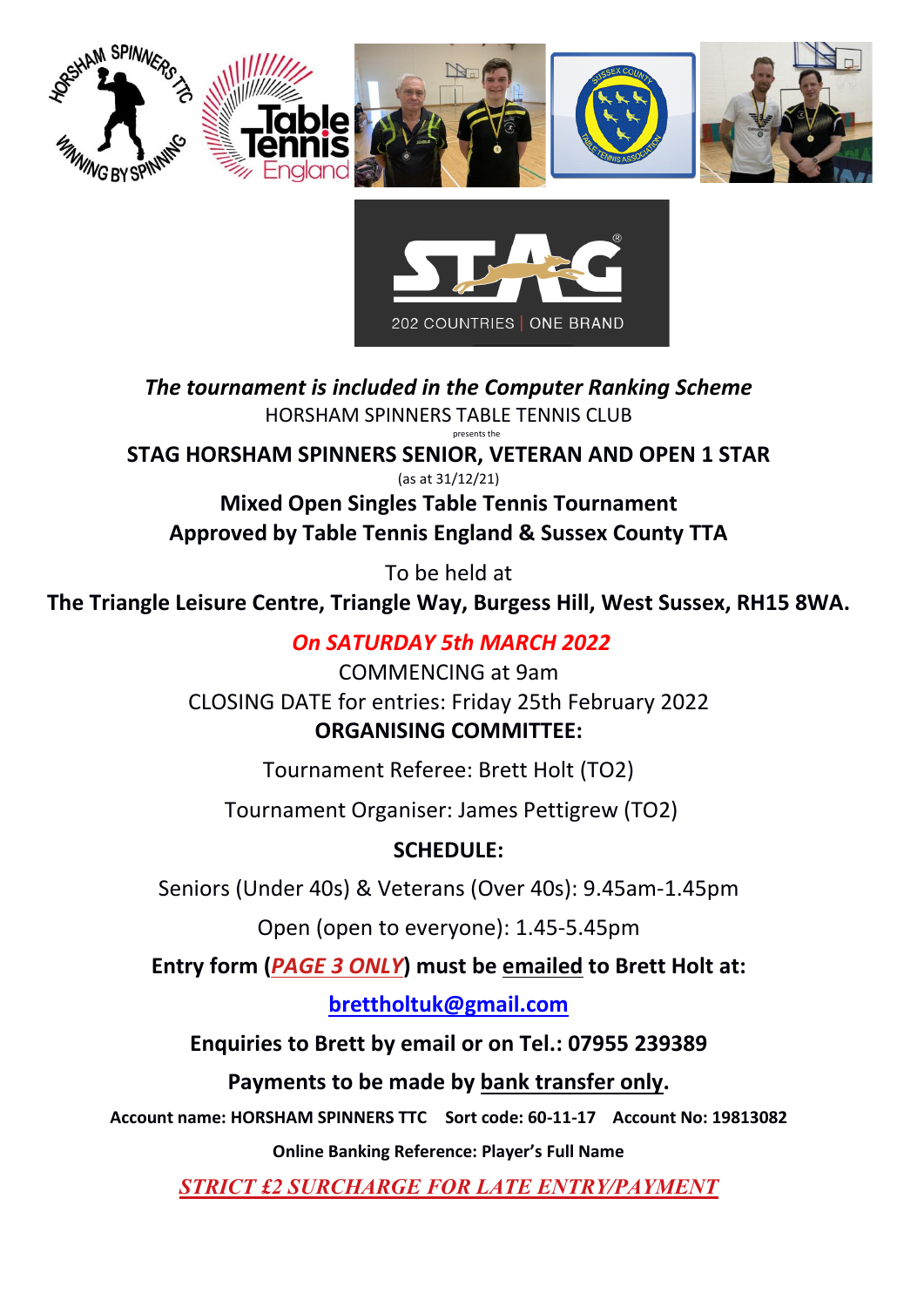### **TOURNAMENT INFORMATION**:

1. Entries along with PAYMENT must be RECEIVED **by email** by Brett Holt by no later than 25th February 2022.

2. The Draw will be held on Thursday 3rd March 2022.

3. If it becomes necessary to restrict entries, priority will be given in order of receipt. Late entries will only be accepted if there is still space in the appropriate event after the closing date.

4. Payment must be made **by bank transfer** by the closing date (or immediately for late entries).

Account Name: Horsham Spinners TTC, Account no.: 19813082, Sort code: 601117, Online Banking Reference: Player's Full Name

5. There will be a **surcharge of £2** for those who enter and/or pay late or come for a scratch entry on the day.

6. Sandwich rolls, hot and cold drinks & snacks will be available for purchase from the Referee. There is ample free parking. There aren't any

changing rooms or shower facilities at the venue.

7. Stag 3 star 40+ white balls will be used.

8. Play will take place on up to 8 Butterfly tables with Donic nets and posts and with Donic/Joola scoring machines.

9. Tables will be individually courted. Minimum ceiling height: 7m; Minimum Court Size: 9m X 5m.

10. Lighting is general & fluorescent lighting. Minimum light intensity is 500 lux. Minimum height of lighting: 7m.

11. The venue has wooden sprung flooring.

12. There will be no admission charge.

13. Competitors will be informed by email that their entry has been received within 1 day of the entry being received and a confirmation email with more details will be sent out 2 days before the event. If you do not receive this, please get in touch with Brett Holt.

14. No refunds are possible after the closing date under any circumstances.

15. The planned format is mainly groups of 4, but there may be some groups of 3 or 5 players. In all events, after the initial group stage, the top 2 players go into the main draw knock-out & the 3<sup>rd</sup> & 4<sup>th</sup> (& 5<sup>th</sup> if applicable) players go into the consolation draw knock-out. The format may be varied at the discretion of the Referee in light of entries received. Players looking for scratch entries should inform the Organiser in advance to secure their place. Turning up on the day, while allowed, is more risky.

16. There will be medals for the winners & runners-up in the main draw of each category.

17. There may be a STAG UK Trade stand at the tournament for players to purchase table tennis equipment.

18. The results from this tournament will qualify for computer ranking points.

19. *Competitors may enter 1 or 2 events. If playing in 2 events, it must be the Open and one other*. See page 1 for schedule.

## **TOURNAMENT REGULATIONS:**

1. TTE Regulations Part A (Regulated Competitions) and Part B (Tournament Regulations) apply to the tournament.

ITTF Regulations for International Competitions apply to the tournament except where otherwise specified in TTE Regulations Parts A or B, or in this form.

2. Every entrant must be affiliated as a Compete Member or provide proof of being a member of another National Association affiliated to the ITTF, and is not affiliated to TTE. It is not possible to acquire membership of Table Tennis England at the tournament.

3. Completion and submission of this entry form signifies agreement by the entrant to the conditions of the competition including any variations of ITTF regulations.

4. All matches shall be the best of five games up to 11. The final order in a Group shall be decided as per ITTF Regulation 3.7.5.

5. Competitors must report to Control on arrival and must not leave the hall without obtaining permission. Players absent when called upon to play are liable to be scratched.

6. The Organiser reserves the right to merge/cancel events if entries are low.

7. There will be no separate practice facilities, but competitors will be permitted to practice on match tables at the discretion of Control.

8. All competitors may be required to umpire one knockout match in each event entered after being knocked out.

9. Playing clothing shall consist of a shirt and shorts, trousers, leggings or skirt, or a one-part sports outfit, socks and playing shoes; a sports hijab may also be worn. Other garments shall not be worn during play except with the permission of the referee. ITTF 3.2.2.1 amended. The main colour of a shirt, shorts, trousers or skirt, other than sleeves and collar of a shirt, shall be clearly different from that of the ball in use.

10. Doping shall not take place either before or during play. Doping Control tests may take place.

11. No gluing up or boosting/tuning will be allowed.

12. No competitor or official shall engage in betting on players or matches.

13. Match results will be submitted for inclusion in the Table Tennis England computer ranking scheme.

14. Competitors must have been born in 1981 or earlier for the veteran event and in 1982 or later for the senior event and in any year for the open.